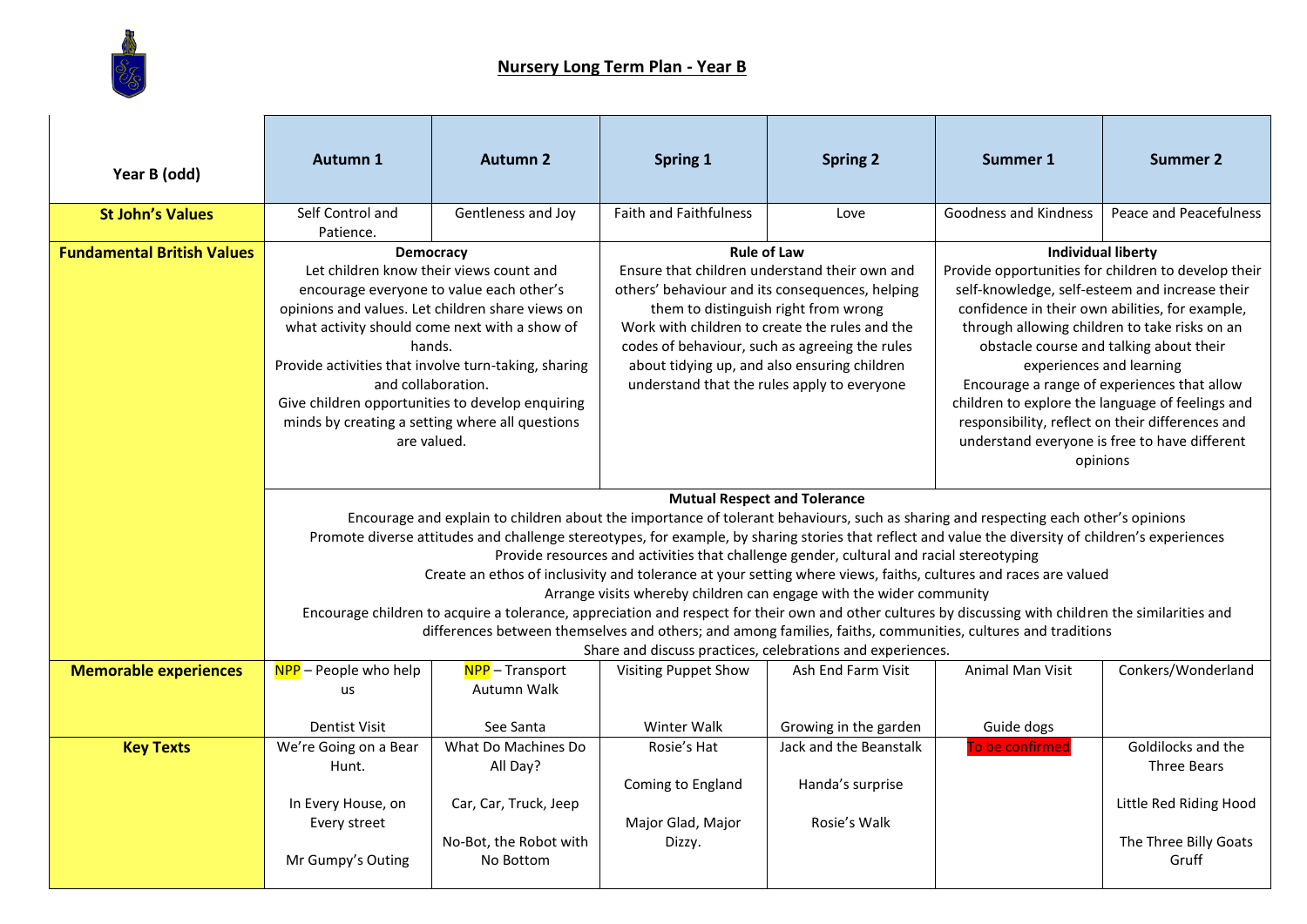|                                |                                                                                                                                  |                                              |                               |                                                                                                                                                              |                                                   | The Three Little Pigs                           |
|--------------------------------|----------------------------------------------------------------------------------------------------------------------------------|----------------------------------------------|-------------------------------|--------------------------------------------------------------------------------------------------------------------------------------------------------------|---------------------------------------------------|-------------------------------------------------|
|                                |                                                                                                                                  |                                              |                               |                                                                                                                                                              |                                                   | Cinderella                                      |
| <b>Cornerstones Including:</b> | Let's Explore                                                                                                                    | Marvellous Machines                          | Long Ago                      | Signs of Spring                                                                                                                                              | Animal Safari                                     | Once Upon a Time                                |
| History, Geography, Art, DT    | Build it up!                                                                                                                     | Sparkle and Shine                            | Puppets and Pop Ups           | Ready Steady Grow                                                                                                                                            | Creep, Crawl and<br>Wriggle.                      | Big Wide World                                  |
| <b>Communication and</b>       | To speak to the adult in                                                                                                         | To talk about stories                        | To learn a bank of            | To have an opportunity                                                                                                                                       | To discuss, make                                  | To engage with self-                            |
| <b>Language</b>                | the setting.                                                                                                                     | that they have heard.                        | nursery rhymes that           | to share news and<br>views at the end of                                                                                                                     | comments and ask                                  | chosen activities and                           |
| (PSE)                          | Adults model and                                                                                                                 | To start conversations                       | they can sing<br>confidently. | each day during                                                                                                                                              | questions throughout<br>the day.                  | encouraged to develop<br>their communication    |
|                                | repeat back                                                                                                                      | with an adult or a peer.                     |                               | reflection time.                                                                                                                                             |                                                   | language and literacy                           |
|                                | grammatically correct                                                                                                            |                                              | To start to respond to        |                                                                                                                                                              | To start to enjoy                                 | skills with their peers as                      |
|                                | sentences.                                                                                                                       |                                              | two part instructions.        | To understand why<br>questions.                                                                                                                              | listening to longer<br>stories and can            | well as supporting<br>adults.                   |
|                                | Adults give clear                                                                                                                |                                              |                               |                                                                                                                                                              | remember much of                                  |                                                 |
|                                | prompts using a child's                                                                                                          |                                              |                               |                                                                                                                                                              | what happened.                                    | To use longer                                   |
|                                | name and then an<br>instruction.                                                                                                 |                                              |                               |                                                                                                                                                              | To use talk to organise                           | sentences of 4-6 words.                         |
|                                |                                                                                                                                  |                                              |                               |                                                                                                                                                              | their play.                                       | To be able to talk about                        |
|                                |                                                                                                                                  |                                              |                               |                                                                                                                                                              |                                                   | a familiar book.                                |
|                                |                                                                                                                                  |                                              |                               | Children learn key vocabulary for the topic and use it throughout the day. Children are taught to sit opposite their talking partner during adult-led times. |                                                   |                                                 |
| <b>Physical Development</b>    | Children are                                                                                                                     | To climb using the                           | To catch a large ball.        | To use the Nursery                                                                                                                                           | To use scissors                                   | To make marks on                                |
| (PE, Healthy bodies and        | encouraged and<br>supported as necessary                                                                                         | outside apparatus                            | To confidently                | trikes and scooters<br>without needing adult                                                                                                                 | confidently and safely<br>to make snips in paper. | paper confidently using<br>a four finger grasp. |
| minds)                         | to put on their own                                                                                                              | (steps)                                      | manipulate dough to           | support.                                                                                                                                                     |                                                   |                                                 |
|                                | coats and do up their                                                                                                            | To walk and run with                         | strengthen their              |                                                                                                                                                              | To start taking part in                           | Collaborate with others                         |
|                                | zips.                                                                                                                            | increased confidence,                        | fingers.                      | To remember                                                                                                                                                  | some group activities<br>which they make up for   | to manage large items                           |
|                                | To understand the                                                                                                                | without falling over.                        |                               | sequences and patterns<br>of movements which                                                                                                                 | themselves, or in                                 | and move them safely.                           |
|                                | importance of self-care                                                                                                          | To use large-muscle                          |                               | are related to music.                                                                                                                                        | teams.                                            | To show a preference                            |
|                                | and are gaining                                                                                                                  | movements to wave                            |                               |                                                                                                                                                              |                                                   | for a dominant hand.                            |
|                                | independence when<br>washing and drying                                                                                          | flags and streamers,<br>paint and mark make. |                               |                                                                                                                                                              | To develop a<br>comfortable pencil grip.          |                                                 |
|                                | hands.                                                                                                                           |                                              |                               |                                                                                                                                                              |                                                   |                                                 |
|                                |                                                                                                                                  |                                              |                               |                                                                                                                                                              |                                                   |                                                 |
|                                |                                                                                                                                  |                                              |                               | All children are encouraged to feed themselves during snack time and make positive healthy choices.                                                          |                                                   |                                                 |
|                                | Children have access to a variety of fine motor tools during child-initiated time, such as scissors, pencils, crayons, felts etc |                                              |                               |                                                                                                                                                              |                                                   |                                                 |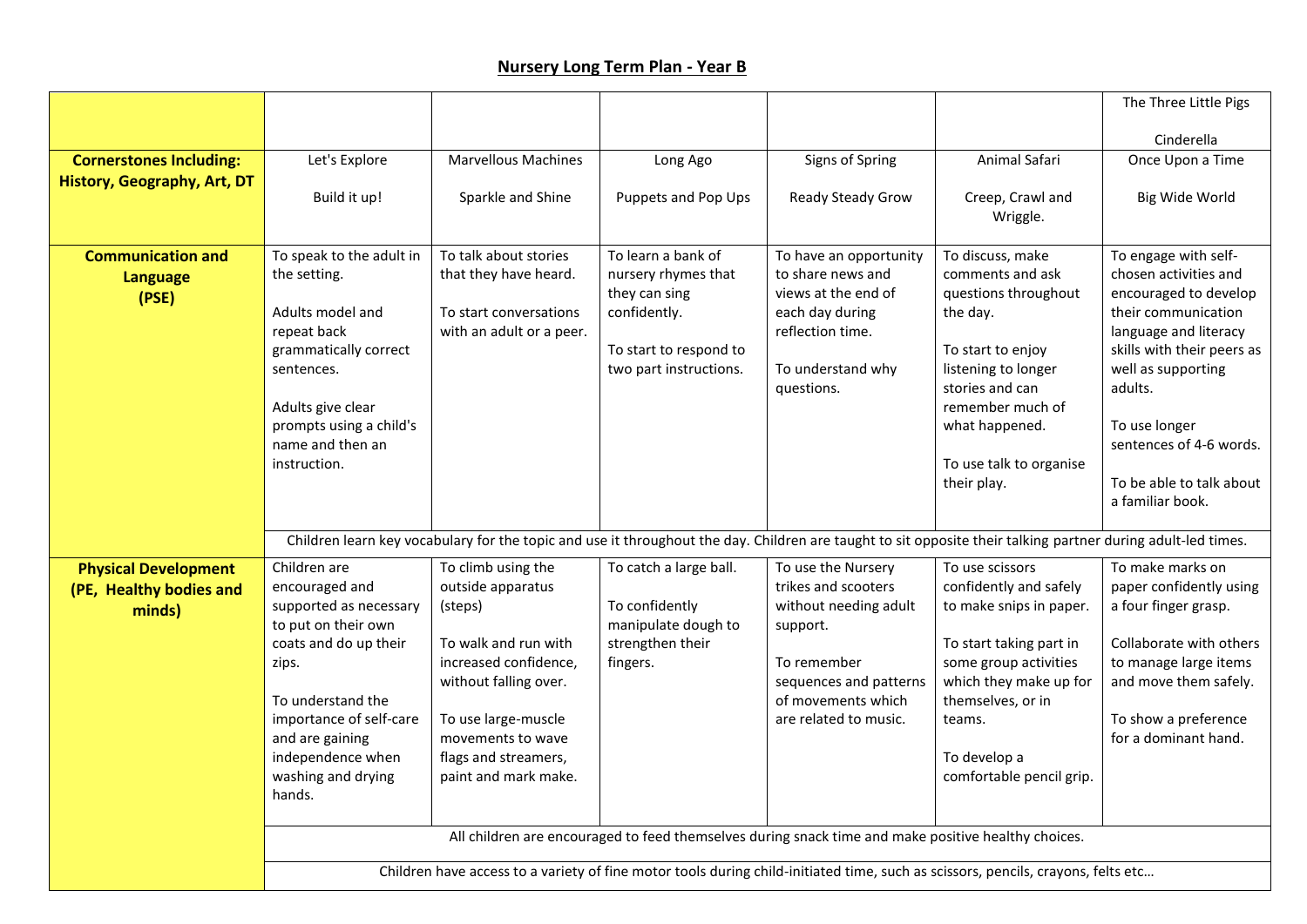| <b>Personal, Social and</b>  | To understand and           | To share resources,    | To play alongside other                                                                                                                           | To have at least one    | To begin to understand | To move from activity  |
|------------------------------|-----------------------------|------------------------|---------------------------------------------------------------------------------------------------------------------------------------------------|-------------------------|------------------------|------------------------|
| <b>Emotional Development</b> | follow the nursery and      | sometimes needing      | children in the setting                                                                                                                           | good friend who they    | how others are feeling | to activity            |
| (PSHE, RE, RSE, Worship &    | school rules.               | support from an adult. | independently.                                                                                                                                    | share experiences with. | and show empathy if a  | independently during   |
| <b>Spirituality)</b>         |                             |                        |                                                                                                                                                   |                         | child is sad or upset. | child initiated time,  |
|                              | Children are taught         | To manage their own    | Talk about their                                                                                                                                  | RE                      |                        | sometimes with         |
|                              | conflict resolution and     | personal hygiene (dry  | feelings and begin to                                                                                                                             | -Who do you love? -     | RE                     | support from an adult. |
|                              | taught our phrase           | most days,             | understand how others                                                                                                                             | Who is special to you?  | -Eid                   |                        |
|                              | 'Please don't do that I     | communicate when       | might be feeling.                                                                                                                                 | -Mother's Day           | -Noah's Ark            | RE                     |
|                              | don't like it.'             | they need the toilet,  |                                                                                                                                                   | -The Good Samaritan     | -The Lost Sheep        | -Understanding         |
|                              |                             | pull up and down their | RE                                                                                                                                                | - Understanding         |                        | Christianity Unit F1-  |
|                              | Children are                | own clothes and wash   | -Moses LDBE                                                                                                                                       | Christianity Unit F3 -  |                        | Who is God?            |
|                              | encouraged to select        | hands)                 | -Stories showing faith                                                                                                                            | Salvation               |                        | -The Creation story    |
|                              | resources and activities    |                        | -Jesus Calms the Storm                                                                                                                            |                         |                        | -Story from another    |
|                              | with support.               | RE                     | -Chinese New Year                                                                                                                                 |                         |                        | faith about caring for |
|                              |                             | -Diwali                |                                                                                                                                                   |                         |                        | the world              |
|                              | <b>RE</b>                   | -Understanding         |                                                                                                                                                   |                         |                        |                        |
|                              | -Friends                    | Christianity Unit F2   |                                                                                                                                                   |                         |                        |                        |
|                              | -Celebrating our            | Incarnation            |                                                                                                                                                   |                         |                        |                        |
|                              | differences                 |                        |                                                                                                                                                   |                         |                        |                        |
|                              | -Families                   |                        |                                                                                                                                                   |                         |                        |                        |
|                              | -Jesus chooses his          |                        |                                                                                                                                                   |                         |                        |                        |
|                              | disciples                   |                        |                                                                                                                                                   |                         |                        |                        |
|                              |                             |                        | Visitors in school will be invited into school for children to become more outgoing with unfamiliar people and show more confidence in new social |                         |                        |                        |
|                              | situations.                 |                        |                                                                                                                                                   |                         |                        |                        |
|                              |                             |                        |                                                                                                                                                   |                         |                        |                        |
|                              |                             |                        |                                                                                                                                                   |                         |                        |                        |
| <b>SMILE</b>                 |                             |                        | Self-talk and Positivity; promoting resilience and supporting stress and anxiety                                                                  |                         |                        |                        |
|                              | Manners; respecting others  |                        |                                                                                                                                                   |                         |                        |                        |
|                              |                             |                        | Individual Assertiveness; considering the impact of trauma and attachment                                                                         |                         |                        |                        |
|                              |                             |                        | Language of Cooperation and Kindness; supporting children's behaviour through nurture based approach                                              |                         |                        |                        |
|                              | <b>Expressing Emotions.</b> |                        |                                                                                                                                                   |                         |                        |                        |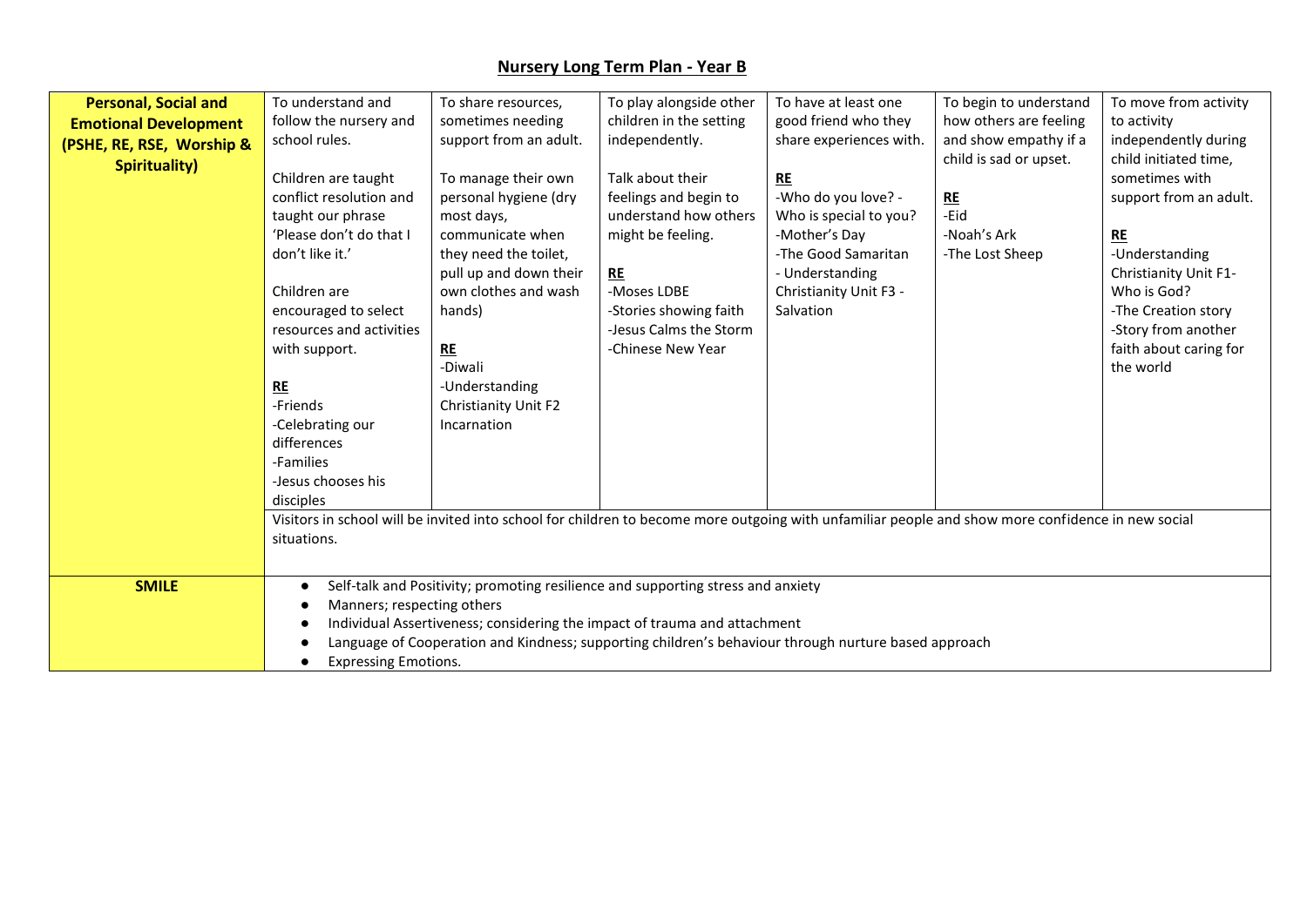| Literacy<br>(Reading, writing and<br>phonics) | Children are supported<br>to find their name for<br>self registration.<br>To sing nursery rhymes.<br>To look at books during<br>choosing time. | To talk about a familiar<br>story with an adult.<br>To know if a book has a<br>front cover and which<br>way to hold a book. | To make marks and tell<br>an adult what they<br>mean.<br>To know a book has a<br>blurb. | To understand oral<br>blending from an adult<br>e.g. Look Nursery I<br>have on my head a h-a-<br>that!<br>To identify rhyming<br>words and complete a<br>rhyming string. | To hear and identify<br>the initial sound in<br>words that are said<br>orally.<br>To know the majority<br>of the RWI picture<br>cards. | To write the majority of<br>their first name.<br>Recognise their own<br>name on a name card<br>from a small choice of<br>5.<br>To identify the initial<br>sound in words. |
|-----------------------------------------------|------------------------------------------------------------------------------------------------------------------------------------------------|-----------------------------------------------------------------------------------------------------------------------------|-----------------------------------------------------------------------------------------|--------------------------------------------------------------------------------------------------------------------------------------------------------------------------|----------------------------------------------------------------------------------------------------------------------------------------|---------------------------------------------------------------------------------------------------------------------------------------------------------------------------|
|                                               |                                                                                                                                                |                                                                                                                             |                                                                                         |                                                                                                                                                                          |                                                                                                                                        | To write some letters<br>accurately.                                                                                                                                      |
|                                               |                                                                                                                                                |                                                                                                                             |                                                                                         | During story times revise the five key concepts about print.                                                                                                             |                                                                                                                                        |                                                                                                                                                                           |
|                                               |                                                                                                                                                |                                                                                                                             |                                                                                         | Phonological awareness: Adults to oral blend throughout the day (every day) for children to hear the sounds in words. Oral blend the last word in a sentence             |                                                                                                                                        |                                                                                                                                                                           |
|                                               |                                                                                                                                                |                                                                                                                             |                                                                                         | when reading stories to the children.                                                                                                                                    |                                                                                                                                        |                                                                                                                                                                           |
| <b>Mathematics</b>                            | To talk about the day                                                                                                                          | Knows that the last                                                                                                         | Can say one number for                                                                  | Can compare quantities                                                                                                                                                   | To verbally count up to                                                                                                                | To have a deep                                                                                                                                                            |
| (Maths)                                       | and orally count                                                                                                                               | number reached when                                                                                                         | each item in order                                                                      | using language such as                                                                                                                                                   | 10 (and possibly                                                                                                                       | understanding of                                                                                                                                                          |
|                                               | through the daily                                                                                                                              | counting a small set of                                                                                                     | 1, 2, 3, 4, 5                                                                           | 'more than', 'fewer                                                                                                                                                      | beyond to 20).                                                                                                                         | numbers to 5 (to                                                                                                                                                          |
|                                               | calendar.                                                                                                                                      | objects tells you how                                                                                                       |                                                                                         | than'                                                                                                                                                                    |                                                                                                                                        | include counting using                                                                                                                                                    |
|                                               |                                                                                                                                                | many there are in total                                                                                                     | Link numerals to                                                                        |                                                                                                                                                                          | Notice an error in a                                                                                                                   | a 5 frame, recognising                                                                                                                                                    |
|                                               | To count orally                                                                                                                                | (cardinal principle)                                                                                                        | amounts to 5.                                                                           |                                                                                                                                                                          | repeating pattern                                                                                                                      | the numerals, talking                                                                                                                                                     |
|                                               | throughout the day,                                                                                                                            |                                                                                                                             |                                                                                         |                                                                                                                                                                          |                                                                                                                                        | about more and less).                                                                                                                                                     |
|                                               | such as registration and                                                                                                                       | Show finger numbers                                                                                                         | Can make comparisons                                                                    | Can make comparisons                                                                                                                                                     | Begin to describe a                                                                                                                    |                                                                                                                                                                           |
|                                               | lining up time.                                                                                                                                | up to 5.                                                                                                                    | between objects                                                                         | between objects                                                                                                                                                          | sequence of events                                                                                                                     | Solve real world                                                                                                                                                          |
|                                               |                                                                                                                                                |                                                                                                                             | related to weight                                                                       | related to capacity                                                                                                                                                      | using words first, then                                                                                                                | mathematical problems                                                                                                                                                     |
|                                               | Recite numbers past 5.                                                                                                                         | Fast recognition of up                                                                                                      | Can talk about and                                                                      |                                                                                                                                                                          |                                                                                                                                        | with numbers up to 5.                                                                                                                                                     |
|                                               | Can make comparisons                                                                                                                           | to 3 objects, without<br>having to count them                                                                               | explore 3D shapes                                                                       |                                                                                                                                                                          | Is experimenting with<br>his/her own symbols                                                                                           | Describe a familiar                                                                                                                                                       |
|                                               | between objects                                                                                                                                | individually (subitising)                                                                                                   | using informal language                                                                 |                                                                                                                                                                          | and marks as well as                                                                                                                   | route                                                                                                                                                                     |
|                                               | related to size and                                                                                                                            |                                                                                                                             |                                                                                         |                                                                                                                                                                          | numerals                                                                                                                               |                                                                                                                                                                           |
|                                               | length                                                                                                                                         | <b>Extend and create</b>                                                                                                    |                                                                                         |                                                                                                                                                                          |                                                                                                                                        | Is able to discuss routes                                                                                                                                                 |
|                                               |                                                                                                                                                | <b>ABAB</b> patterns                                                                                                        |                                                                                         |                                                                                                                                                                          | Selects shapes                                                                                                                         | and locations, using                                                                                                                                                      |
|                                               | Can talk about and                                                                                                                             |                                                                                                                             |                                                                                         |                                                                                                                                                                          | appropriately; flat                                                                                                                    | words like 'in front' and                                                                                                                                                 |
|                                               | explore 2D shapes                                                                                                                              | Talks about and                                                                                                             |                                                                                         |                                                                                                                                                                          | surfaces for building, a                                                                                                               | 'behind'                                                                                                                                                                  |
|                                               | using informal language                                                                                                                        | identifies the patterns                                                                                                     |                                                                                         |                                                                                                                                                                          | triangular prism for a                                                                                                                 |                                                                                                                                                                           |
|                                               |                                                                                                                                                | around him/her. Uses                                                                                                        |                                                                                         |                                                                                                                                                                          | roof                                                                                                                                   | Make comparisons                                                                                                                                                          |
|                                               | Understands position                                                                                                                           | informal language like                                                                                                      |                                                                                         |                                                                                                                                                                          |                                                                                                                                        | between objects                                                                                                                                                           |
|                                               | through words alone                                                                                                                            | pointy, spotty, blobs                                                                                                       |                                                                                         |                                                                                                                                                                          | Combines shapes to                                                                                                                     | relating to size and                                                                                                                                                      |
|                                               |                                                                                                                                                |                                                                                                                             |                                                                                         |                                                                                                                                                                          | make new ones                                                                                                                          | length                                                                                                                                                                    |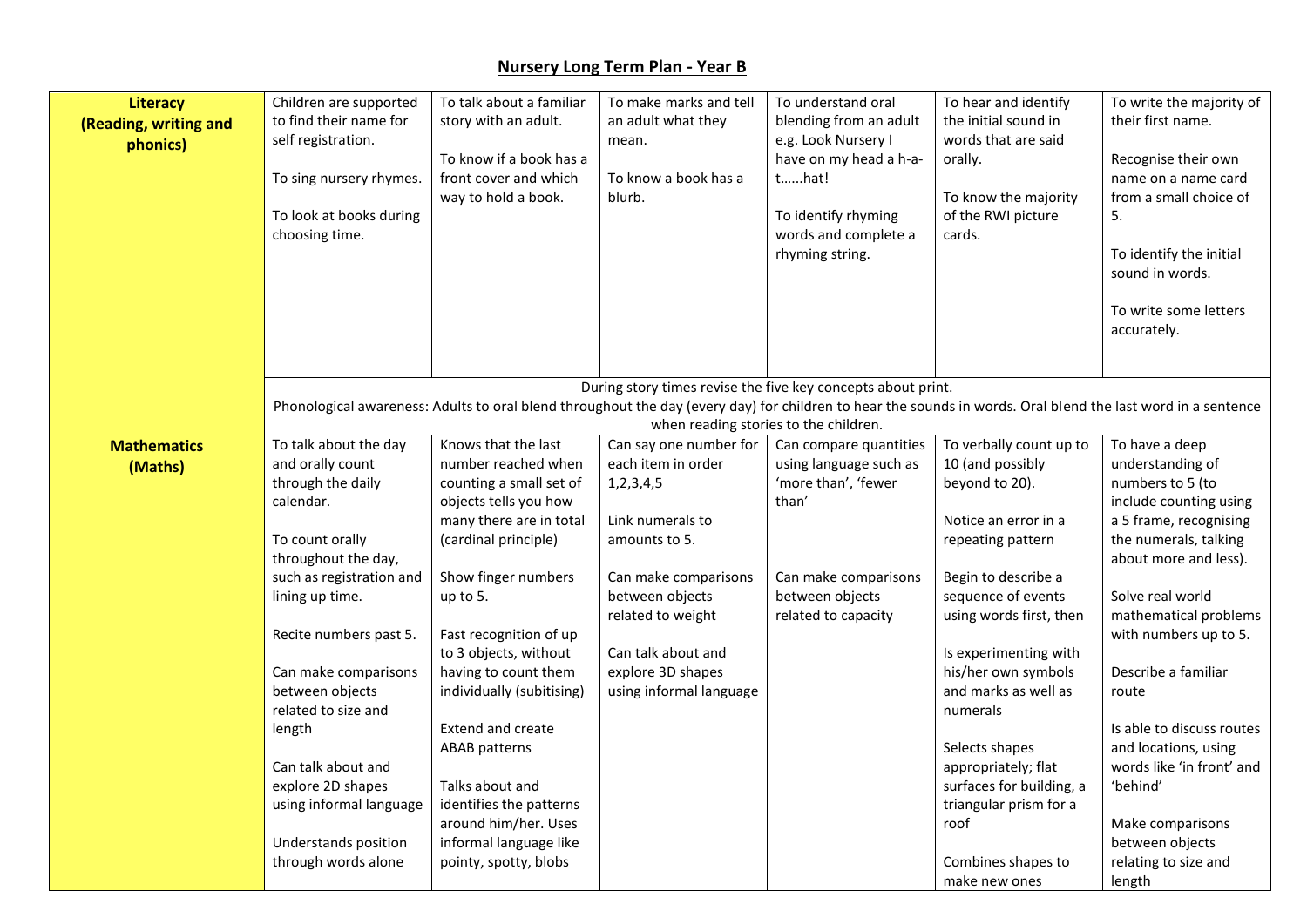|                                 | Children have free access to a variety of maths equipment to support counting, sorting and other mathematical concepts through continuous provision. |                               |                                 |                                |                          |                          |
|---------------------------------|------------------------------------------------------------------------------------------------------------------------------------------------------|-------------------------------|---------------------------------|--------------------------------|--------------------------|--------------------------|
|                                 | To sing maths songs and play maths games.                                                                                                            |                               |                                 |                                |                          |                          |
| <b>Little Big Maths</b>         | <b>Amounts</b>                                                                                                                                       | <b>Amounts</b>                | <b>Amounts</b>                  | <b>Amounts</b>                 | <b>Amounts</b>           | Revise previous          |
|                                 | -Uses any adjective                                                                                                                                  | -Smaller, colder,             | -Small, short, cold,            | -Biggest, hottest,             | -Recognises most         | learning                 |
|                                 | -Asks for more                                                                                                                                       | younger, slower               | young, near, slow               | oldest, furthest, fastest      | -Recognises least        |                          |
|                                 | -Understands not                                                                                                                                     | -Amounts in a group           | -Understands just right         | -Smallest, coldest,            | It's Nothing New         |                          |
|                                 | enough                                                                                                                                               | increases                     | -Bigger, hotter, older,         | youngest, nearest,             | -Pim is counting (given  |                          |
|                                 | -Understands too much                                                                                                                                | -Amounts in a group           | further, faster                 | slowest                        | context and told-        |                          |
|                                 | -Bigger, hotter, older,                                                                                                                              | decreases                     | (comparing 2 things)            | -Recognises more than          | counting with Pim e.g.   |                          |
|                                 | further, faster                                                                                                                                      | -Understands all gone         | -Smaller, colder,               | -Recognises less than          | 1 car, 2 cars, 3 cars    |                          |
|                                 | <b>Counting</b>                                                                                                                                      | -Big, long, hot, old, far,    | younger, nearer, slower         |                                | <b>Wider Maths</b>       |                          |
|                                 | -Says some familiar                                                                                                                                  | fast                          | (comparing 2 things)            | <b>Wider Maths</b>             | -I can use 2D shapes     |                          |
|                                 | numbers                                                                                                                                              | -Amount in a group            | <b>Counting</b>                 | -I can describe an             | when I play/make         |                          |
|                                 | -Saying numbers 1,2,3                                                                                                                                | doesn't change                | -Given context and              | amount of space                | -I can copy simple       |                          |
|                                 | -Touches one body part                                                                                                                               | -Recognises lots              | prompted                        | -I can show awareness          | patterns when clapping   |                          |
|                                 | at a time                                                                                                                                            | -Recognises few               | -Given context and sees         | of money                       | -I can explore           |                          |
|                                 | -Can touch and say one                                                                                                                               | <b>Counting</b>               | for self                        | -I understand the word         | symmetry in my play      |                          |
|                                 | object at a time                                                                                                                                     | -Saying numbers               | -Finds own context              | hot                            | -I can record my sorting |                          |
|                                 | <b>Learn Its</b>                                                                                                                                     | 1, 2, 3, 4, 5                 | with purpose                    | -I understand the word         | using mark making        |                          |
|                                 | -Recognise picture flash                                                                                                                             | -Knows numbers exist          | <b>Wider Maths</b>              | cold                           | -I can play 'shop'       |                          |
|                                 | cards                                                                                                                                                | -Interested in familiar       | -I can follow 1 step            | I understand fast and          |                          |                          |
|                                 | -I know my name                                                                                                                                      | numbers                       | movement instructions           | slow                           |                          |                          |
|                                 | -I have 2 hands                                                                                                                                      | -Repeats the last word        | -I can use some early           |                                |                          |                          |
|                                 | It's Nothing New                                                                                                                                     | said                          | position talk                   |                                |                          |                          |
|                                 | -I can group objects                                                                                                                                 | -Repeats total when           | -I can follow 2 step            |                                |                          |                          |
|                                 | <b>Wider Maths</b>                                                                                                                                   | given                         | movement instructions           |                                |                          |                          |
|                                 | -I can show awareness                                                                                                                                | -Repeats total                | -I can show interest in         |                                |                          |                          |
|                                 | of shapes as I play                                                                                                                                  | Learn Its                     | shapes as I play                |                                |                          |                          |
|                                 | -I know 2D shapes exist                                                                                                                              | -I have 1 head                | -I know 3D shapes exist         |                                |                          |                          |
|                                 | -I can sort a pile of                                                                                                                                | -My hand has 5 fingers        | -I can describe an              |                                |                          |                          |
|                                 | objects                                                                                                                                              | <b>Wider Maths</b>            | amount of mass as               |                                |                          |                          |
|                                 | -I can play with                                                                                                                                     | -I can show interest in       | heavy or light.                 |                                |                          |                          |
|                                 | containers                                                                                                                                           | containers when I play        |                                 |                                |                          |                          |
|                                 | -I can describe an                                                                                                                                   | -I notice patterns in         |                                 |                                |                          |                          |
|                                 | object as tall or short                                                                                                                              | pictures and stories          |                                 |                                |                          |                          |
|                                 |                                                                                                                                                      | -I understand now and         |                                 |                                |                          |                          |
|                                 |                                                                                                                                                      | later.                        |                                 |                                |                          |                          |
| <b>Knowledge and</b>            | <b>Black History</b><br>$\bullet$                                                                                                                    | Children in Need<br>$\bullet$ | Chinese New Year<br>$\bullet$   | Red Nose Day                   | A Stars Walk to          | Numbers Day<br>$\bullet$ |
| <b>Understanding</b>            | Month                                                                                                                                                | Diwali<br>$\bullet$           | Safer Internet Day<br>$\bullet$ | A Stars Safety in<br>$\bullet$ | School Week              |                          |
| (Computing, RSE, Global         | Jeans for Genes<br>$\bullet$                                                                                                                         | Remembrance<br>$\bullet$      | A Stars Be Bright<br>$\bullet$  | the car                        | World<br>$\bullet$       |                          |
| <b>Citizens, Our community,</b> | A Stars Walk to                                                                                                                                      |                               | Be Seen                         |                                | Environmental            | To talk about different  |
|                                 | School                                                                                                                                               |                               |                                 |                                | Day                      | environments such as     |